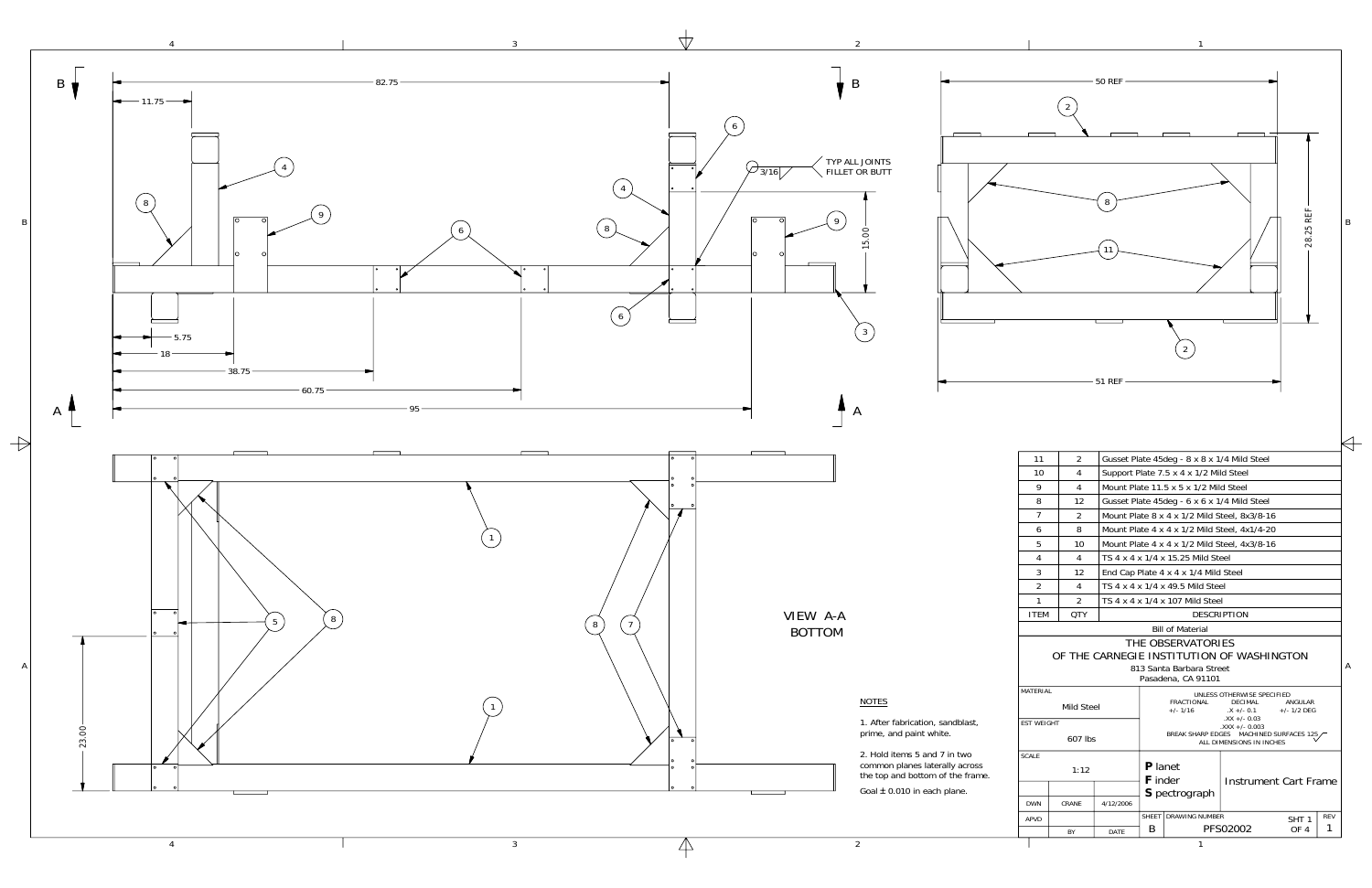1



3

A

| THE OBSERVATORIES                                                     |            |           |                                                                     |                                 |                                                              |                  |            |  |  |  |  |  |  |
|-----------------------------------------------------------------------|------------|-----------|---------------------------------------------------------------------|---------------------------------|--------------------------------------------------------------|------------------|------------|--|--|--|--|--|--|
| OF THE CARNEGIE INSTITUTION OF WASHINGTON<br>813 Santa Barbara Street |            |           |                                                                     |                                 |                                                              |                  |            |  |  |  |  |  |  |
| Pasadena, CA 91101                                                    |            |           |                                                                     |                                 |                                                              |                  |            |  |  |  |  |  |  |
| <b>MATFRIAL</b>                                                       |            |           | UNLESS OTHERWISE SPECIFIED                                          |                                 |                                                              |                  |            |  |  |  |  |  |  |
|                                                                       | Mild Steel |           |                                                                     | <b>FRACTIONAL</b><br>$+/- 1/16$ | <b>DECIMAL</b><br>$X + (-0.1 + (-1/2)$ DEG<br>$.XX +/- 0.03$ | ANGUI AR         |            |  |  |  |  |  |  |
| <b>FST WFIGHT</b>                                                     |            |           | $.XXX +/- 0.003$                                                    |                                 |                                                              |                  |            |  |  |  |  |  |  |
| 607 lbs                                                               |            |           | BREAK SHARP EDGES MACHINED SURFACES 125<br>ALL DIMENSIONS IN INCHES |                                 |                                                              |                  |            |  |  |  |  |  |  |
| <b>SCALE</b>                                                          |            |           |                                                                     |                                 |                                                              |                  |            |  |  |  |  |  |  |
|                                                                       | 1:12       |           | <b>P</b> lanet<br><b>F</b> inder                                    |                                 |                                                              |                  |            |  |  |  |  |  |  |
|                                                                       |            |           |                                                                     | <b>S</b> pectrograph            | Instrument Cart Frame                                        |                  |            |  |  |  |  |  |  |
| <b>DWN</b>                                                            | CRANF      | 4/12/2006 |                                                                     |                                 |                                                              |                  |            |  |  |  |  |  |  |
| APVD                                                                  |            |           | <b>SHEFT</b>                                                        | <b>DRAWING NUMBER</b>           |                                                              | SHT <sub>2</sub> | <b>REV</b> |  |  |  |  |  |  |
|                                                                       | BY         | DATF      | B                                                                   |                                 | PFS02002<br>OF <sub>4</sub>                                  |                  |            |  |  |  |  |  |  |
|                                                                       |            |           |                                                                     |                                 |                                                              |                  |            |  |  |  |  |  |  |

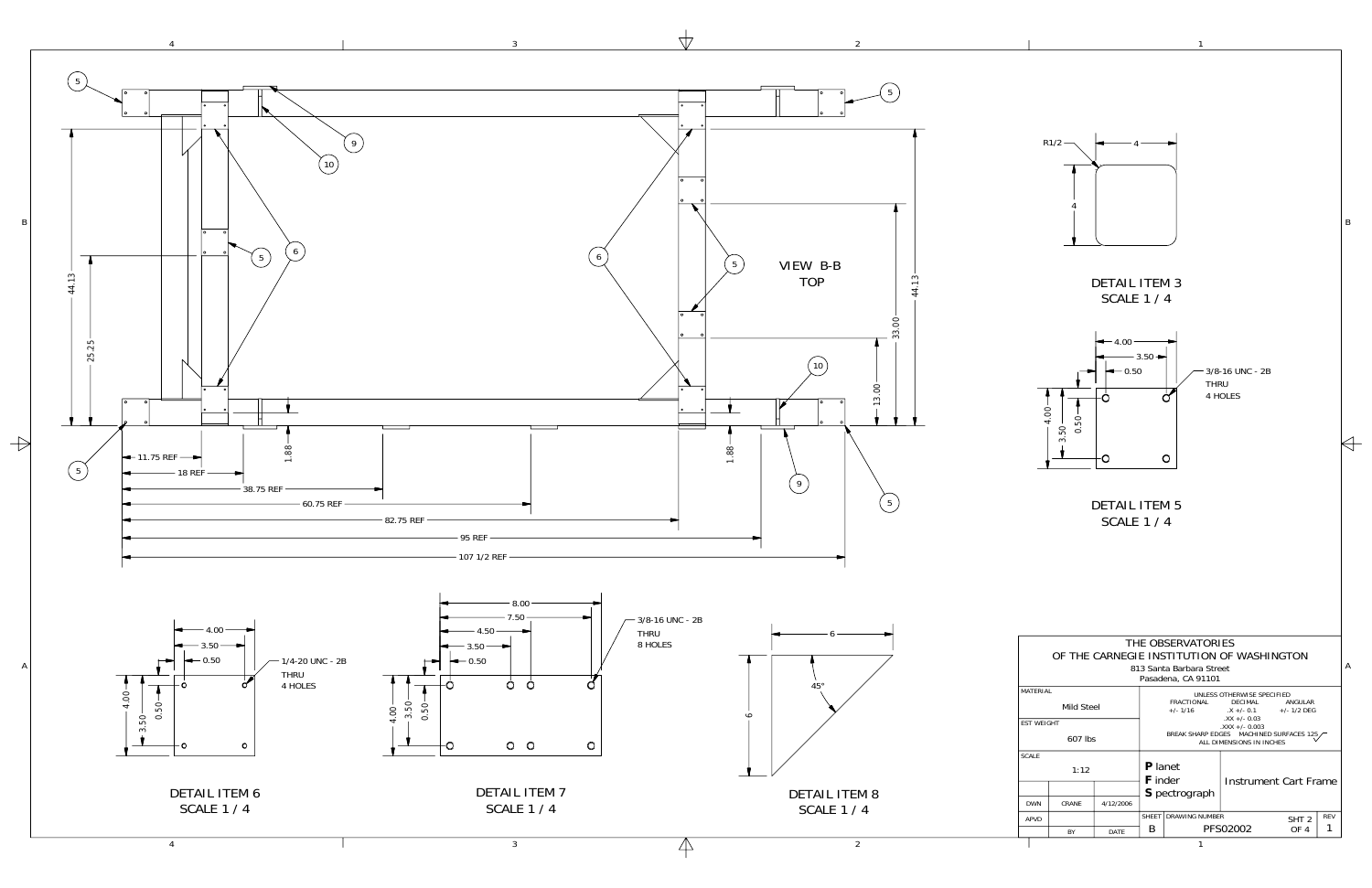

A

B